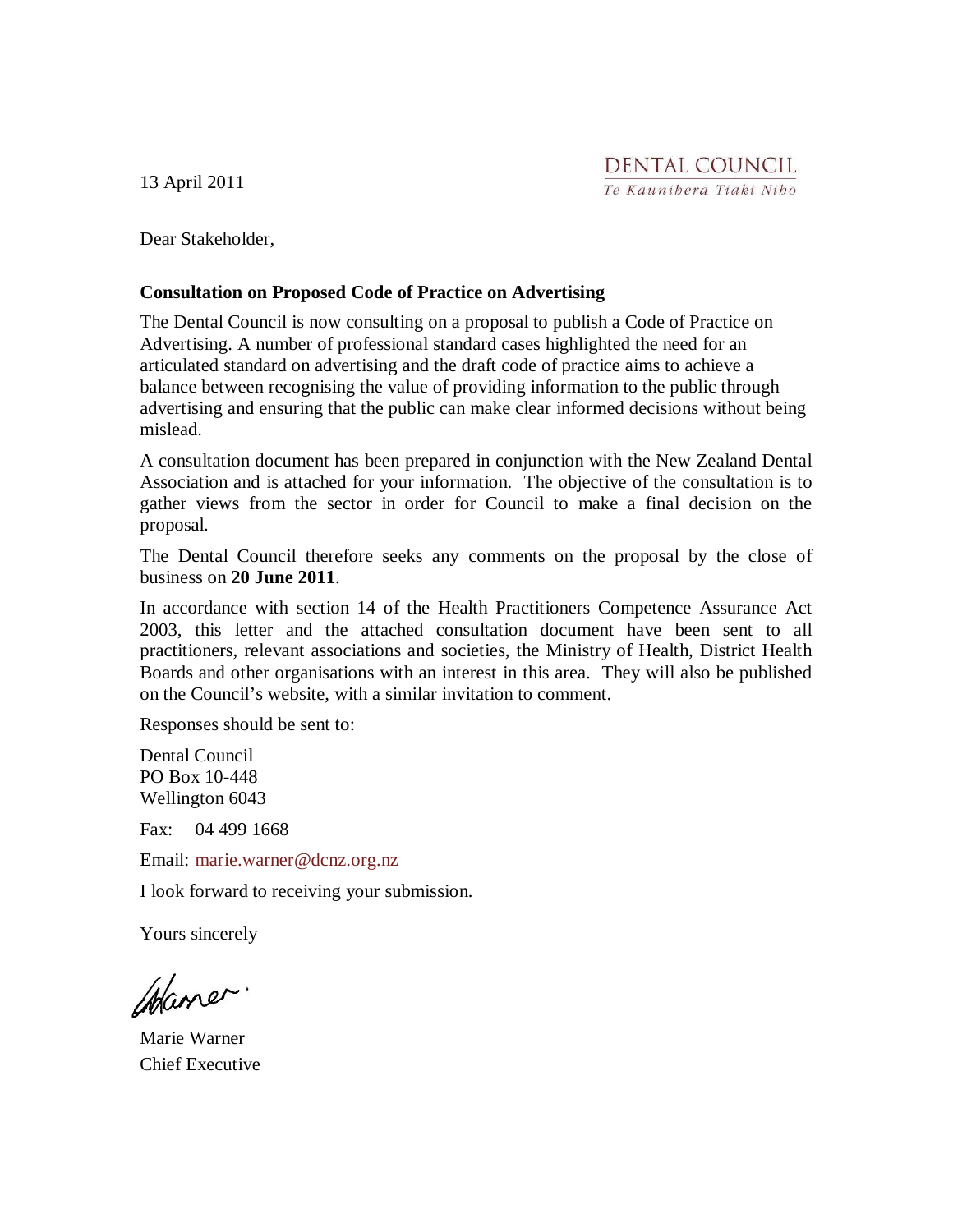# **Consultation Document**

#### **Proposed Code of Practice on Advertising**

RELEASED 13 APRIL 2011 SUBMISSIONS DUE 20 JUNE 2011

#### **1. INTRODUCTION**

- 1.1 Dental Council recognises the value of providing information to the public about practitioners and the services they provide and advertising can provide a means of conveying such information. Any information provided in an advertisement for a service should be reliable and useful and assist consumers to make informed decisions about accessing services and health care choices.
- 1.2 There are risks that advertising which is inaccurate or misleading can lead to the indiscriminate or unnecessary provision of services or create unrealistic expectations about the benefits, likelihood of success and safety of such services with possible adverse consequences for consumers. This is particularly relevant in cases in which the consumer may be vulnerable or not sufficiently well informed to make a decision about the suitability of certain types of services.
- 1.3 The objectives of this Code of Practice are to:
	- (a) support the provisions of the Health Practitioners Competence Assurance Act (2003) ('the Act');
	- (b) protect the public from advertising that is false, deceptive or misleading;
	- (c) provide guidance on interpretation of the relevant sections of the Act; and
	- (d) establish minimum standards for advertising by registered oral health practitioners.
- 1.4 The relevant sections of the Act are:

#### *Section 7: Unqualified person must not claim to be a health practitioner*

(1) *A person may only use names, words, titles, initials, abbreviations, or descriptions stating or implying that the person is a health practitioner of a particular kind if the person is registered, and is qualified to be registered, as a health practitioner of that kind.*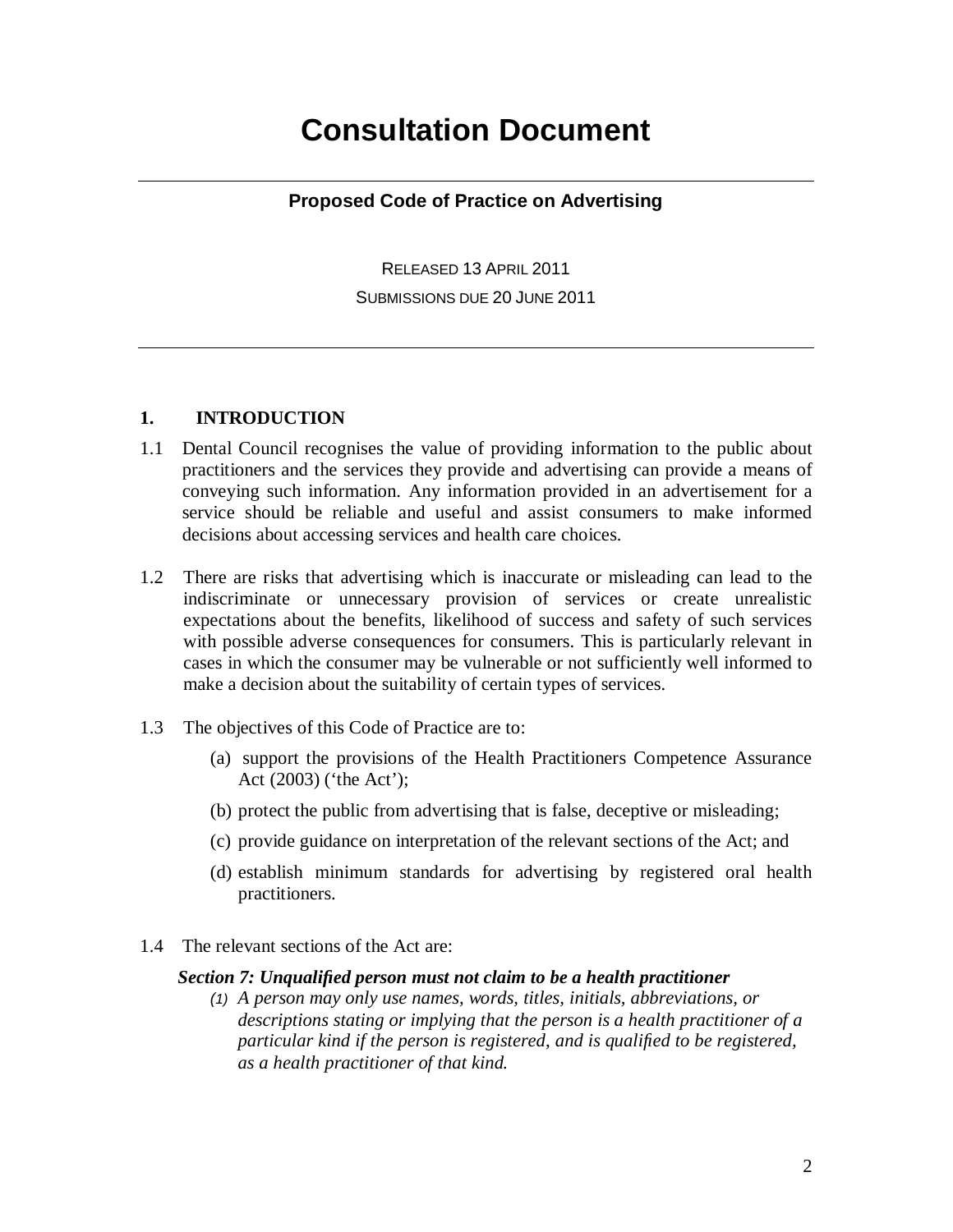- *(2) No person may claim to be practising a profession as a health practitioner of a particular kind or state or do anything that is calculated to suggest that the person practises or is willing to practise a profession as a health practitioner of that kind unless the person -* 
	- *(a) is a health practitioner of that kind*; *and*
	- *(b) holds a current practising certificate as a health practitioner of that kind.*
- *(3) ………*
- *(5) Every person commits an offence punishable on summary conviction by a fine not exceeding \$10,000 who contravenes this section.*

#### *Section 8: Health practitioners must not practise outside their scope of practice*

- (*1) Every health practitioner who practises the profession in respect of which he or she is registered must have a current practising certificate issued by the responsible authority.*
- *(2) No health practitioner may perform a health service that forms part of a scope of practice of the profession in respect of which he or she is registered unless he or she -* 
	- *(a) is permitted to perform that service by his or her scope of practice*; *and*
	- *(b) performs that service in accordance with any conditions stated in his or her scope of practice.*

#### *Section 138(1) Information to be registered*

- *(1) The information to be entered in the register of each authority in respect of a health practitioner is –* 
	- *(a) ……*
	- *(b) particulars of the qualifications by virtue of which the health practitioner is registered;*
	- *(c) ……..*
	- *(f) any other matters…the authority thinks appropriate.*
- 1.5 Practitioners must also be aware of other legislation and standards relating to advertising including the Fair Trading Act 1986, Consumer Guarantees Act 1993 and the Advertising Standards Authority Therapeutic Services Advertising Code .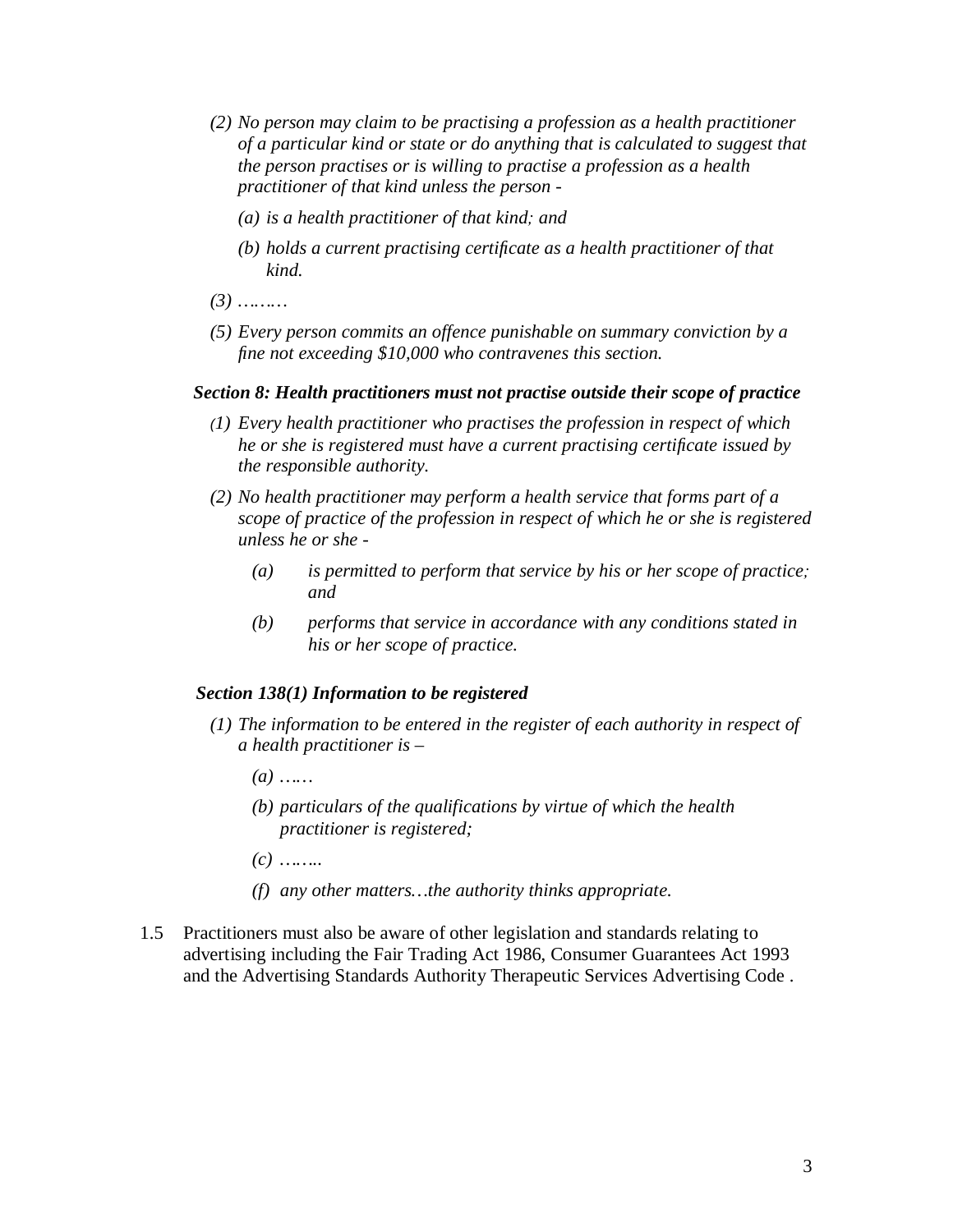#### **2. DEFINITION OF ADVERTISING**

Advertisement means any form of communication made to the public or a section of the public for the purpose of promoting the supply of goods or services and Advertising has a corresponding meaning<sup>1</sup>.

## **3. PROFESSIONAL OBLIGATIONS**

- 3.1 Oral health practitioners must always consider their professional, ethical and legal obligations when advertising services and how members of the public will perceive their advertising.
- 3.2 Practitioners must not advertise in a manner that could be considered as attempting to profit from, or take advantage of limited consumer understanding.
- 3.3 Practitioners must not advertise in a manner which overtly, or otherwise, disparages other practitioners and their services offered.

## 3.4 *Ensuring Competence*

 When advertising a service, a practitioner must be competent by reason of his or her education, training and/or experience to provide the service advertised or to act in the manner or professional capacity advertised.

## 3.5 *Substantiation of Claims*

- (a) A practitioner must be certain that any claims made in advertising material can be supported by evidence-based literature. This refers particularly to claims regarding outcomes of treatment, whether implied or explicitly stated.
- (b) A practitioner must ensure that any advertisement for services alerts the public to the fact that there are associated health risks, unless there is accepted scientific evidence that there are no material risks associated with a type of treatment.

#### 3.6 *Authorising the Content of Advertising*

- (a) Practitioners are responsible for the style and content of all advertising material associated with their practice and the provision of their goods and services.
- (b) Practitioners must not delegate accountability for ensuring the accuracy of advertising and compliance with this Code. The Dental Council will apply the doctrine of vicarious liability.
- (c) It will not be considered a defence in relation to an alleged breach of this Code that the practitioner did not have control over the content of an advertisement.

<sup>&</sup>lt;u>.</u>  $1$  Taken, so far as relevant, from the definition of 'Advertisement' in the Fair Trading Act 1986.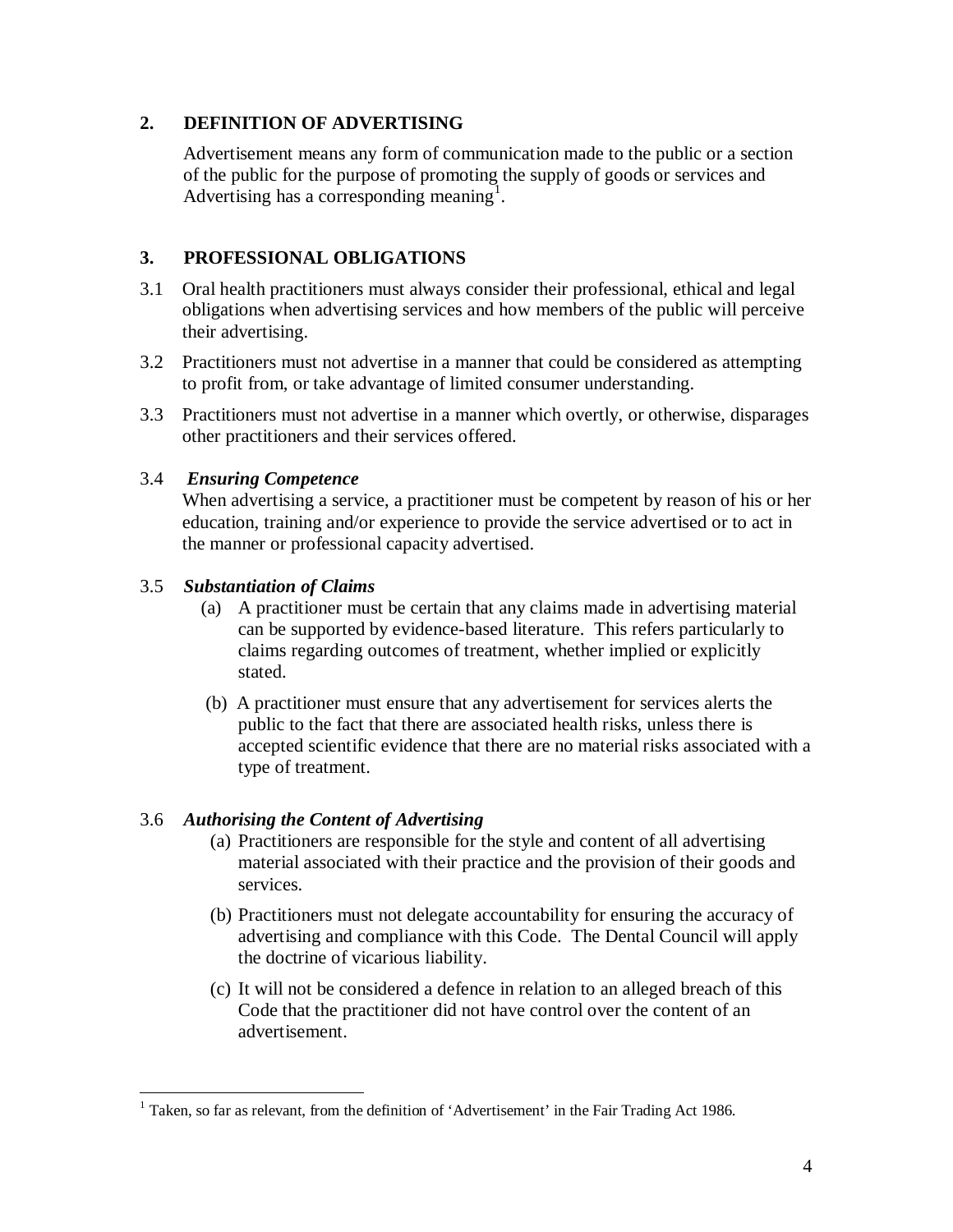- (d) Council may view failure to take reasonable steps to control the content of advertising as reason to instigate an investigation by a Professional Conduct Committee. $2$
- (e) Council will not give legal advice or opinion nor 'vet' or pre-approve advertisements for compliance with this Code. If a practitioner is in doubt about whether his or her advertisement might be in breach of the Code of Practice, the practitioner must seek his or her own advice.

#### 3.7 *Informed Consent*

 The main purpose of advertising of services is to present information that is reasonably needed by consumers to make an informed initial decision about the availability and suitability of services offered. Any initial decision by a consumer in response to an advertised service does not substitute informed consent and does not remove the obligation on a practitioner to obtain informed consent before proceeding to provide the service.

# **4. ADVERTISING OF QUALIFICATIONS AND TITLES**

#### 4.1 *Professional Qualifications*

- (a) A practitioner must state clearly and unambiguously his or her professional qualifications as prescribed and in the manner set out in this Code.
- (b) The Dental Council is of the opinion that patients or clients are best protected when practitioners advertise only those qualifications that are gained by examination and recognised by the Council as qualifications for inclusion on the New Zealand Dental Council Register.

# 4.2 *Use of Titles in Advertising*

Practitioners must not contravene section 7 of the Act which states that:

- *(1) A person may only use names, words, titles, initials, abbreviations, or descriptions stating or implying that the person is a health practitioner of a particular kind if the person is registered, and is qualified to be registered, as a health practitioner of that kind.*
- *(2) No person may claim to be practising a profession as a health practitioner of a particular kind or state or do anything that is calculated to suggest that the person practises or is willing to practise a profession as a health practitioner of that kind unless the person -* 
	- *(a) is a health practitioner of that kind*; *and*
	- *(b) holds a current practising certificate as a health practitioner of that kind.*

<sup>&</sup>lt;sup>2</sup> Section 68(3) of the Health Practitioners Competence Assurance Act, 2003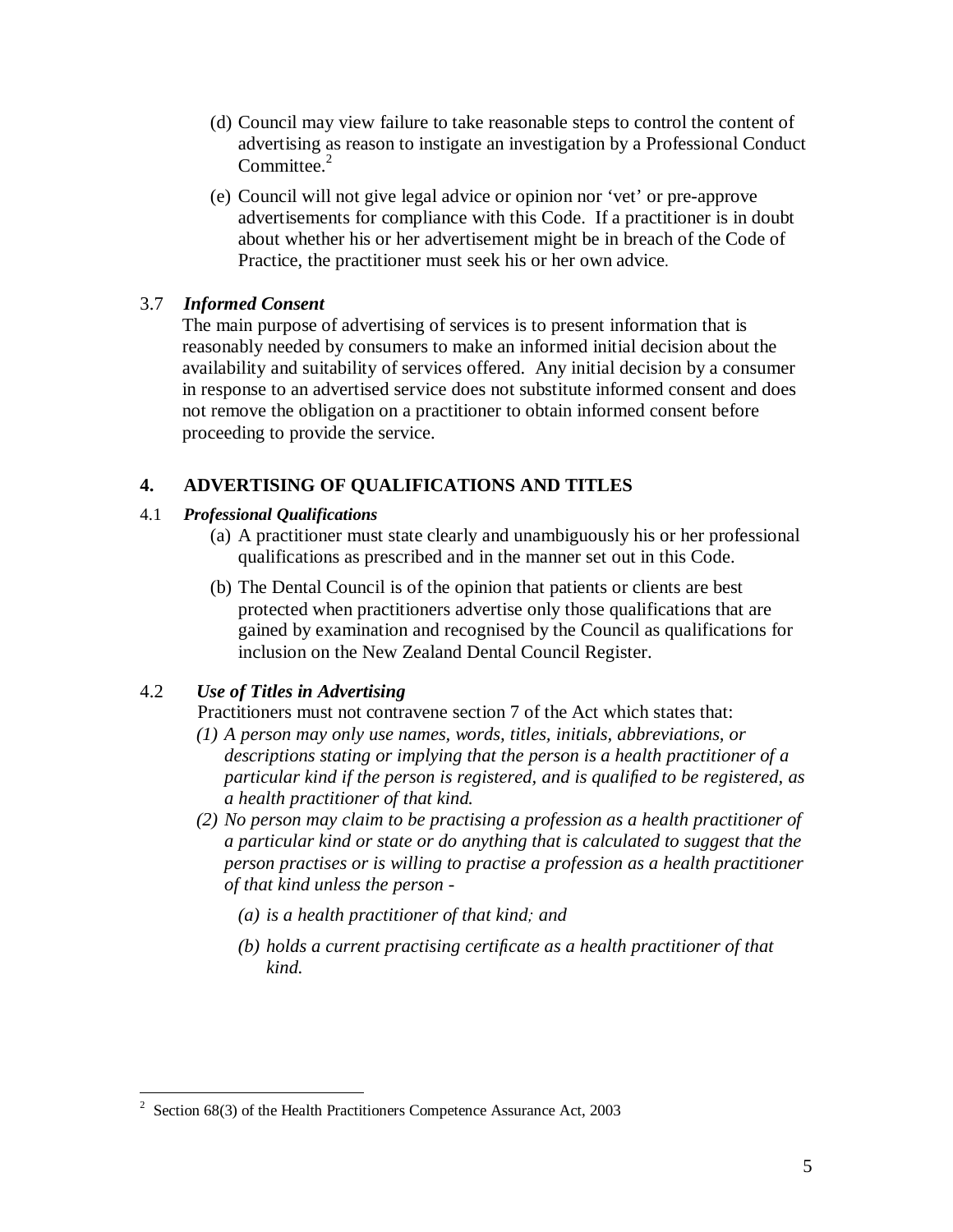- 4.3 A practitioner who does not hold specialist registration must not:
	- (a) claim or otherwise hold him or herself out to be a specialist, either explicitly or by implication, or convey that perception to the public;
	- (b) use the terms *"practice limited to''* or *"with an interest in"* or any other such term or phrase which when used in conjunction with a term or descriptor could imply the practitioner holds specialist registration;
	- (c) use terms or descriptors such as *"orthodontics"* or *"oral surgery"* which resemble specialist scopes of practice, whether currently existing or not, and which could mislead, deceive or otherwise cause a member of the public to believe that a practitioner was a registered specialist or possessed of a specialist skill.
- 4.4 No practitioner shall advertise, claim or otherwise hold him or herself out as offering oral health services, procedures or advice that are not within the practitioner's registered scope of practice.
- 4.5 A practitioner who is not a doctor of medicine or otherwise holds a doctorate may not use the courtesy title doctor or an abbreviation of that term in advertising. The right to use the title doctor is restricted to medical practitioners and to those who hold a doctorate. Dentists and dental specialists currently use the title doctor as a courtesy title. Council considers the use of the courtesy title doctor by dentists and dental specialists in their advertising has both the potential to mislead the public and to contravene section 7 of the Act.

#### *Qualifications and Memberships*

- 4.6 Advertising qualifications or memberships may be useful in providing the public with information about experience and expertise but may be misleading or deceptive if the public may readily interpret the advertisements to imply that the practitioner is more skilled or has greater experience than is the case.
- 4.7 A practitioner may advertise as of right:
	- (a) those qualifications, gained by examination, by virtue of which he or she has been registered to practise in New Zealand; and
	- (b) any other qualification(s) which the practitioner has had subsequently recognised and approved on an individual basis by the Dental Council for inclusion on the Dental Register pursuant to section 138(1)(f) of the Act; and $3$
	- (c) any gazetted civil and military decorations awarded to a practitioner.

 $\frac{1}{3}$  The Dental Council only recognises qualifications that have been awarded following the successful completion of a recognised course of training or study which includes examination. Only qualifications which have relevance to competence in dentistry or a branch of dentistry (which includes dentists, dental therapists, dental hygienists, orthodontic auxiliaries, dental technicians and clinical dental technicians) will be considered for approval for inclusion on the register.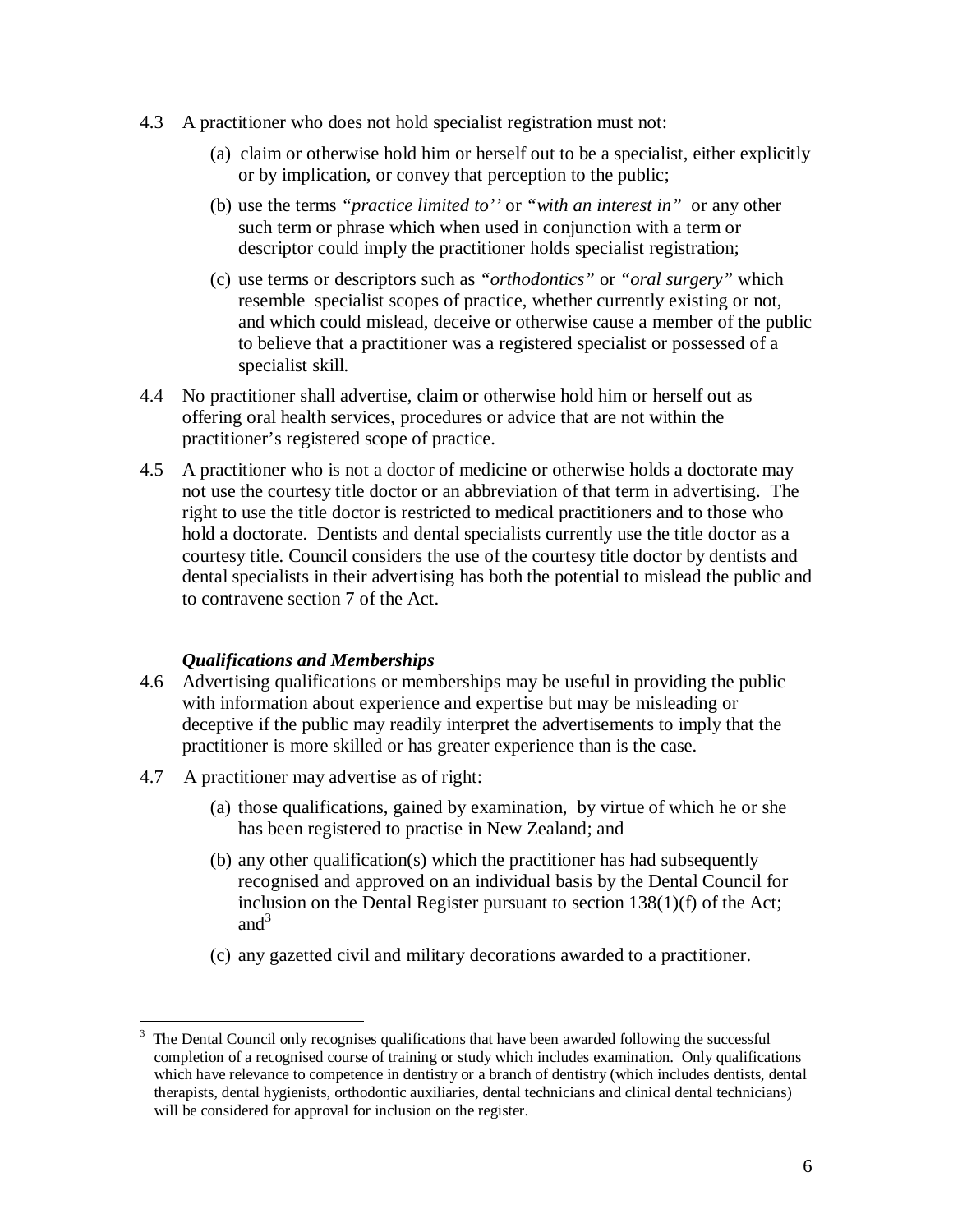- 4.8 If a practitioner uses other qualifications, honorary titles or memberships of professional bodies in advertising these must be clearly and physically separated from the practitioner's name and registered qualifications e.g. by placing at the bottom of the document.
- 4.9 Where practitioners display or use memberships or honorary titles the full description of any such membership or honorary title should be expressed in full without abbreviation.

#### **5. CONSEQUENCES OF BREACH OF ADVERTISING REQUIREMENTS**

- 5.1 A failure by a practitioner to comply with this Code may as appropriate, result in:
	- (a) disciplinary proceedings being initiated pursuant to section 68(3) of the Act;
	- (b) referral to the Ministry of Health Enforcement Unit pursuant to section 7 of the Act;
	- (c) a competence review pursuant to section 36(4) of the Act;
	- (d) referral to the Advertising Standards Authority;
	- (e) such other action as the Dental Council may deem appropriate in the circumstances.
- 5.2 It would be considered a breach of this code if the practitioner's conduct posed a risk of harm to the public.